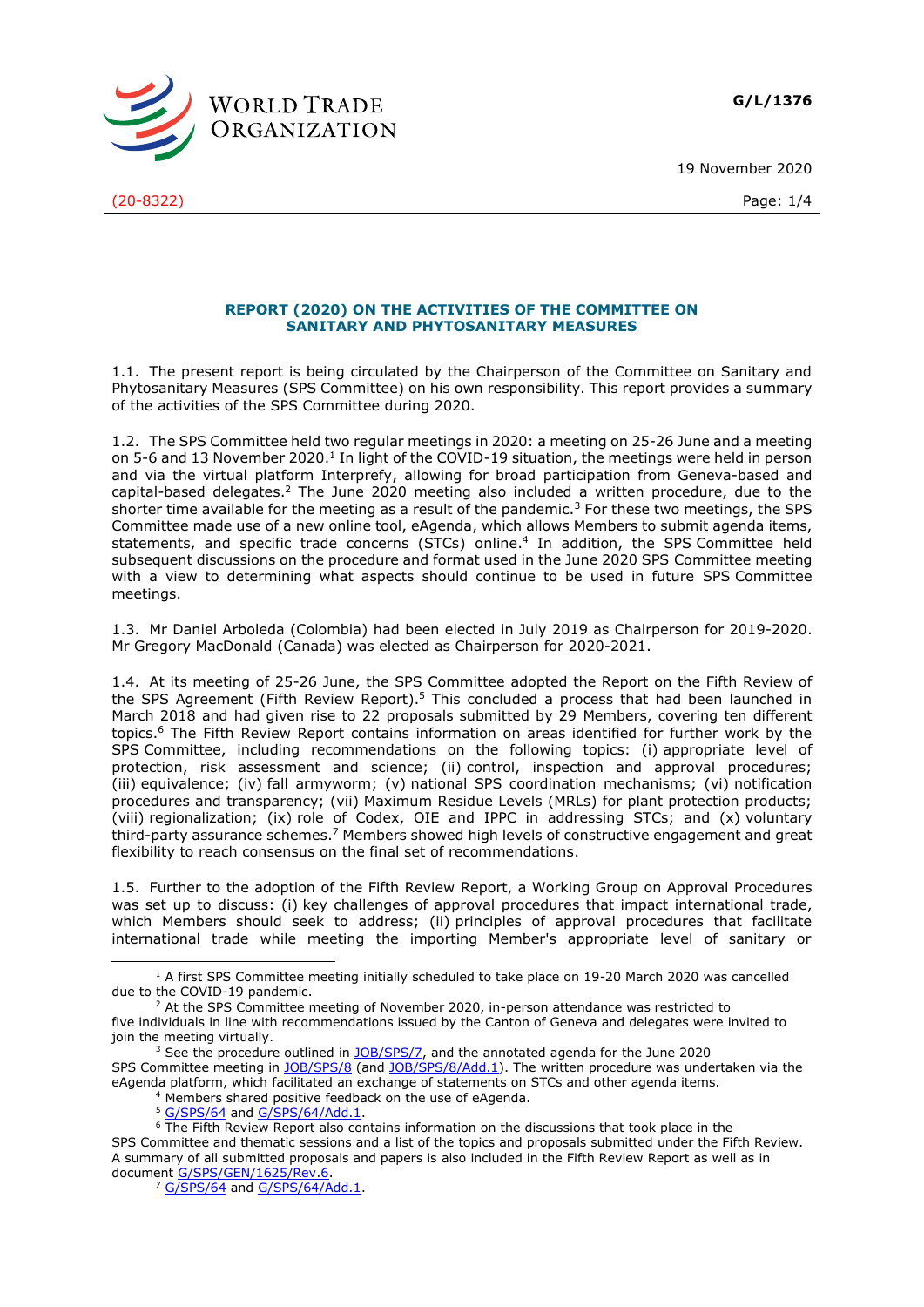phytosanitary protection; (iii) available tools and best practices to enhance the implementation of the obligations of the SPS Agreement as they apply to approval procedures; and (iv) possible future work of the SPS Committee on this topic.<sup>8</sup> The Working Group on Approval Procedures is led by Canada and Paraguay as co-stewards and it registered 25 participants. The Working Group on Approval Procedures held its first meeting in November 2020 and reported on its activities to the SPS Committee at its November meeting.

1.6. At both regular meetings held in 2020, the SPS Committee discussed an SPS Declaration for the 12<sup>th</sup> Ministerial Conference, initially submitted by Brazil, Canada and the United States, and now co-sponsored by 21 Members.<sup>9</sup> The purpose of this declaration is, via a proposed work programme, to address issues that are currently impacting trade in agriculture, including population pressure, technological innovation, climate change, the importance of sustainable agriculture, new pests and diseases, and continued application of SPS measures as disguised trade restrictions. Overall, Members welcomed this SPS Declaration, highlighting that the 12<sup>th</sup> Ministerial Conference is a good opportunity to recognize the importance of the SPS Agreement. An informal meeting was scheduled on 23 November 2020 for Members to exchange further on this declaration.

1.7. The SPS Committee also discussed a revised proposal on strengthening the consultative function of the SPS Committee, submitted by Brazil following exchanges with Members in 2019-2020.<sup>10</sup> The proposal seeks to improve the consultation process among Members to make better use of the SPS Committee's meetings and increase the likelihood of resolving concerns within the SPS Committee. Suggestions were made for the proposal to be further updated to reflect changes in procedures and tools that have already been implemented. Other Members highlighted their preference for flexibility in procedures, without the need for a rigid decision.

1.8. Throughout the year, Members provided the SPS Committee with information regarding their status with respect to specific plant pests and animal diseases. This information that concerns the principle of regionalization is compiled in the Annual Report on the Implementation of Article 6, which the SPS Committee considered at its June meeting.<sup>11</sup> At each meeting, Members also provided information regarding changes in their SPS policies and situations.

1.9. Members also shared information on SPS issues pertaining to the COVID-19 pandemic at the SPS Committee meetings and at an informal information-sharing session in June 2020.<sup>12</sup> At this information-sharing session, Members stressed the importance of providing a coordinated response to global crises and ensuring that trade in agricultural and food products is not unduly restricted. Trade facilitating measures were commended, in particular the increased use of electronic certification.

1.10. The SPS Committee considered a wide range of STCs. Members raised 36 new STCs in 2020. These included, among others: pesticide-related policies; COVID-19 related restrictions on agricultural products; import restrictions on meat and dairy products; HPAI-related restrictions; and phytosanitary restrictions on grains, fresh vegetables and fruits. Many previously raised STCs continued to be discussed during 2020. Several Members intervened on issues such as measures regarding pesticides (including legislation on endocrine disruptors); restrictions on animal products, many due to animal diseases including avian influenza and African swine fever (several different STCs); and phytosanitary restrictions on grains and fresh fruits. Following an exercise conducted by the Secretariat in September 2020 enquiring about the status of certain STCs, 35 STCs were reported as resolved and 42 STCs were reported as partially resolved.<sup>13</sup> Information on STCs is compiled on an annual basis.<sup>14</sup>

<sup>8</sup> [G/SPS/64](https://docs.wto.org/dol2fe/Pages/FE_Search/FE_S_S006.aspx?DataSource=Cat&query=@Symbol=%22G/SPS/64%22%20OR%20@Symbol=%22G/SPS/64/*%22&Language=English&Context=ScriptedSearches&languageUIChanged=true) and [G/SPS/W/328/Rev.1.](https://docs.wto.org/dol2fe/Pages/FE_Search/FE_S_S006.aspx?DataSource=Cat&query=@Symbol=%22G/SPS/W/328/Rev.1%22%20OR%20@Symbol=%22G/SPS/W/328/Rev.1/*%22&Language=English&Context=ScriptedSearches&languageUIChanged=true)

<sup>9</sup> [G/SPS/GEN/1758/Rev.4,](https://docs.wto.org/dol2fe/Pages/FE_Search/FE_S_S006.aspx?DataSource=Cat&query=@Symbol=%22G/SPS/GEN/1758/Rev.4%22%20OR%20@Symbol=%22G/SPS/GEN/1758/Rev.4/*%22&Language=English&Context=ScriptedSearches&languageUIChanged=true) reflecting sponsorship by 20 Members. Mexico joined as a co-sponsor during the SPS Committee meeting of November 2020, after circulation of this document.

<sup>10</sup> [G/SPS/W/319/Rev.2.](https://docs.wto.org/dol2fe/Pages/FE_Search/FE_S_S006.aspx?DataSource=Cat&query=@Symbol=%22G/SPS/W/319/Rev.2%22%20OR%20@Symbol=%22G/SPS/W/319/Rev.2/*%22&Language=English&Context=ScriptedSearches&languageUIChanged=true)

<sup>&</sup>lt;sup>11</sup> [G/SPS/GEN/1777.](https://docs.wto.org/dol2fe/Pages/FE_Search/FE_S_S006.aspx?DataSource=Cat&query=@Symbol=%22G/SPS/GEN/1777%22%20OR%20@Symbol=%22G/SPS/GEN/1777/*%22&Language=English&Context=ScriptedSearches&languageUIChanged=true)

<sup>&</sup>lt;sup>12</sup> [https://www.wto.org/english/tratop\\_e/sps\\_e/sps\\_covid\\_session\\_24620\\_e.htm.](https://www.wto.org/english/tratop_e/sps_e/sps_covid_session_24620_e.htm)

<sup>13</sup> [RD/SPS/114.](https://docs.wto.org/dol2fe/Pages/FE_Search/FE_S_S006.aspx?DataSource=Cat&query=@Symbol=%22RD/SPS/114%22%20OR%20@Symbol=%22RD/SPS/114/*%22&Language=English&Context=ScriptedSearches&languageUIChanged=true)

<sup>14</sup> [G/SPS/GEN/204/Rev.20.](https://docs.wto.org/dol2fe/Pages/FE_Search/FE_S_S006.aspx?DataSource=Cat&query=@Symbol=%22G/SPS/GEN/204/Rev.20%22%20OR%20@Symbol=%22G/SPS/GEN/204/Rev.20/*%22&Language=English&Context=ScriptedSearches&languageUIChanged=true)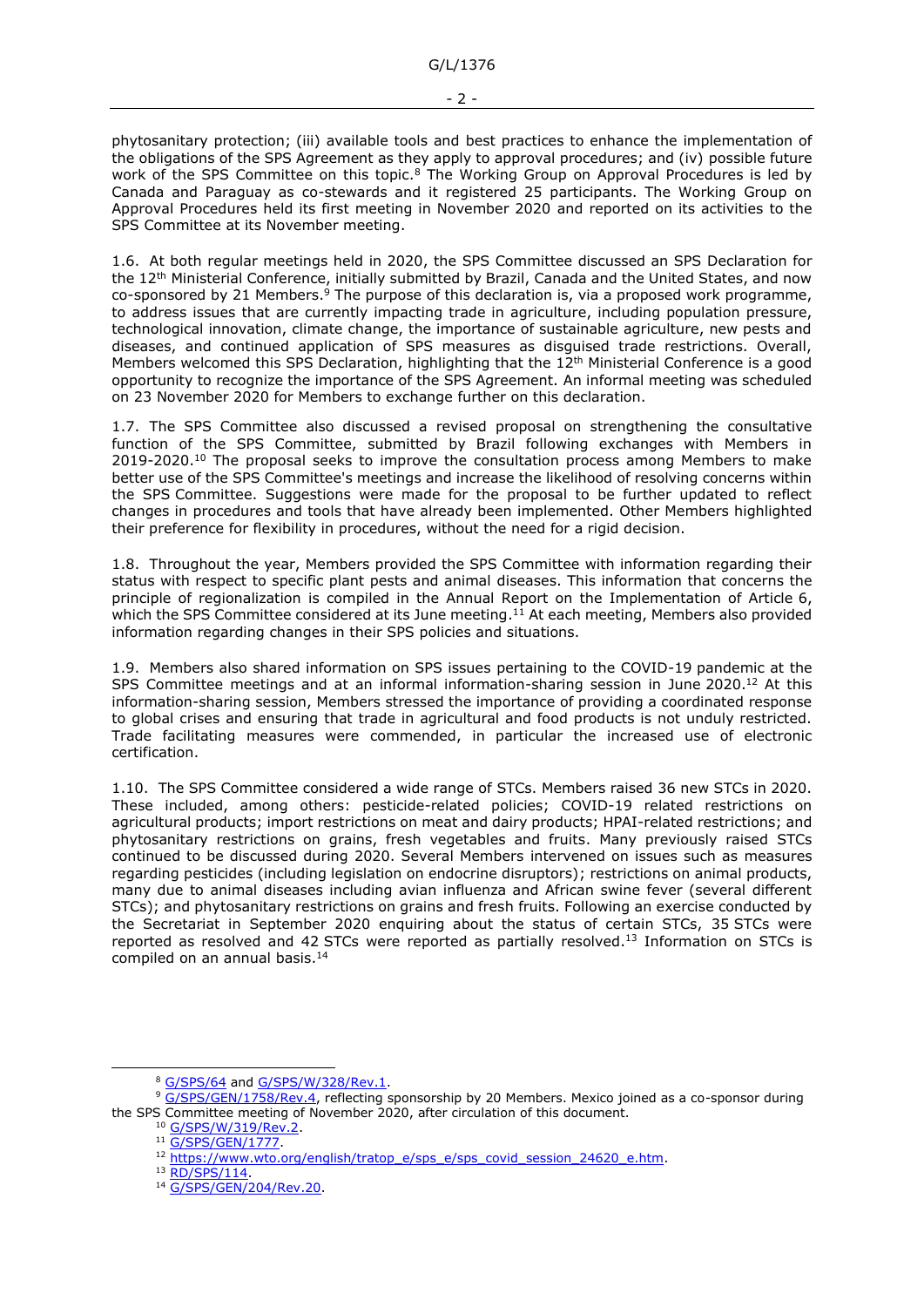1.11. The Secretariat also issued prior to the SPS Committee's November meeting, the Annual Report on the Use of the Procedure to Encourage and Facilitate the Resolution of Specific SPS Issues (to date, never used). 15

1.12. The SPS Committee maintained its close working relationship with the Codex, the IPPC, and the OIE (often referred to as the "Three Sister" organizations) and received regular updates on their activities. Other observer organizations also provided information on their activities, including the WHO on COVID-19 related activities. Two new requests for observer status in the SPS Committee were submitted by the United Nations Industrial Organization (UNIDO)<sup>16</sup> and the Arab Organization for Agricultural Development (AOAD).<sup>17</sup> Observer status was granted to AOAD but Members did not reach consensus on the request submitted by UNIDO.

1.13. The SPS Committee also considered in its June 2020 meeting the Annual Report on the Procedure to Monitor the Process of International Harmonization.<sup>18</sup> Four new issues have been raised under this procedure in 2020. Two of these issues related to Members' use of Codex standards on residues of veterinary drugs in foods<sup>19</sup> and on foods derived from recombinant-DNA plants<sup>20</sup>; one related to Members' implementation of OIE standards on Newcastle disease; and another related to the lack of an international standard for chocolate and cocoa products. Members continued to discuss two issues that had been raised in previous years related to Members' implementation of OIE standards on African swine fever and on highly pathogenic avian influenza (HPAI). In addition, at the SPS Committee meeting of November 2020, one Member submitted a proposal for opening discussions on how the SPS Committee could further assist the three standard-setting bodies in monitoring the use and implementation of international standards.<sup>21</sup>

1.14. The SPS Committee normally considers the Annual Overview on Transparency<sup>22</sup> in its November meeting of every year, however, the SPS Committee decided to issue this report in March of every year, along with the Annual Report on Specific Trade Concerns.<sup>23</sup> The issuance of both reports at the same time will allow coverage of the same reporting period, as well as facilitate analysis and comparisons.

1.15. At each of its meetings, the SPS Committee was also kept informed of the work of the Standards and Trade Development Facility (STDF) by the STDF Secretariat<sup>24</sup>, and of SPS-related technical assistance activities.

1.16. The SPS Committee continued to organize dedicated activities to exchange experiences and hear from experts. In November 2020, it held a Thematic Session on Voluntary Third-Party Assurance Programme, a topic that had been suggested by Belize, and was subject to a recommendation in the Fifth Review Report. This session provided an opportunity to receive updates from the international standard-setting bodies on their work in the area; facilitate an exchange of information among Members on their use of voluntary third-party assurance as part of national SPS control systems; obtain the perspectives and experiences of the private sector; and learn about relevant capacity-building initiatives.<sup>25</sup> Several other events were organised at the margin of the SPS Committee meetings. This included an SPS@25 event to take stock of the 25 years of implementation of the SPS Agreement and look ahead to future challenges; an information session on Farmers' Perspectives on SPS Challenges for Sustainable Food Production and Trade organised by a handful of Members; an OIE Information Session launching two new publications; and an FAO Information Session on pesticide maximum residue limits based on a case study on rice.

1.17. The SPS Committee tentatively agreed to hold regular meetings on 25-26 March, 15-16 July, and 5-6 November 2021.<sup>26</sup> The SPS Committee decided to hold a Thematic Session on African Swine

- <sup>16</sup> [G/SPS/GEN/121/Add.18.](https://docs.wto.org/dol2fe/Pages/FE_Search/FE_S_S006.aspx?DataSource=Cat&query=@Symbol=%22G/SPS/GEN/121/Add.18%22%20OR%20@Symbol=%22G/SPS/GEN/121/Add.18/*%22&Language=English&Context=ScriptedSearches&languageUIChanged=true)
- <sup>17</sup> [G/SPS/GEN/121/Add.19.](https://docs.wto.org/dol2fe/Pages/FE_Search/FE_S_S006.aspx?DataSource=Cat&query=@Symbol=%22G/SPS/GEN/121/Add.19%22%20OR%20@Symbol=%22G/SPS/GEN/121/Add.19/*%22&Language=English&Context=ScriptedSearches&languageUIChanged=true)
- 18 [G/SPS/GEN/1776.](https://docs.wto.org/dol2fe/Pages/FE_Search/FE_S_S006.aspx?DataSource=Cat&query=@Symbol=%22G/SPS/GEN/1776%22%20OR%20@Symbol=%22G/SPS/GEN/1776/*%22&Language=English&Context=ScriptedSearches&languageUIChanged=true)
- <sup>19</sup> CX/MRL 2-2018.
- <sup>20</sup> CAC/GL 45-2003.
- <sup>21</sup> G/SPS/GEN/1851
- <sup>22</sup> [G/SPS/GEN/804](https://docs.wto.org/dol2fe/Pages/FE_Search/FE_S_S006.aspx?DataSource=Cat&query=@Symbol=%22G/SPS/GEN/804%22%20OR%20@Symbol=%22G/SPS/GEN/804/*%22&Language=English&Context=ScriptedSearches&languageUIChanged=true) and revisions.
- <sup>23</sup> [G/SPS/GEN/204](https://docs.wto.org/dol2fe/Pages/FE_Search/FE_S_S006.aspx?DataSource=Cat&query=@Symbol=%22G/SPS/GEN/204%22%20OR%20@Symbol=%22G/SPS/GEN/204/*%22&Language=English&Context=ScriptedSearches&languageUIChanged=true) and revisions.
- <sup>24</sup> [G/SPS/GEN/1785](https://docs.wto.org/dol2fe/Pages/FE_Search/FE_S_S006.aspx?DataSource=Cat&query=@Symbol=%22G/SPS/GEN/1785%22%20OR%20@Symbol=%22G/SPS/GEN/1785/*%22&Language=English&Context=ScriptedSearches&languageUIChanged=true) and [G/SPS/GEN/1843.](https://docs.wto.org/dol2fe/Pages/FE_Search/FE_S_S006.aspx?DataSource=Cat&query=@Symbol=%22G/SPS/GEN/1843%22%20OR%20@Symbol=%22G/SPS/GEN/1843/*%22&Language=English&Context=ScriptedSearches&languageUIChanged=true)
- <sup>25</sup> [G/SPS/GEN/1754/Rev.3.](https://docs.wto.org/dol2fe/Pages/FE_Search/FE_S_S006.aspx?DataSource=Cat&query=@Symbol=%22G/SPS/GEN/1754/Rev.3%22%20OR%20@Symbol=%22G/SPS/GEN/1754/Rev.3/*%22&Language=English&Context=ScriptedSearches&languageUIChanged=true)
- <sup>26</sup> G/SPS/GEN/1823

<sup>&</sup>lt;sup>15</sup> [G/SPS/GEN/1829.](https://docs.wto.org/dol2fe/Pages/FE_Search/FE_S_S006.aspx?DataSource=Cat&query=@Symbol=%22G/SPS/GEN/1829%22%20OR%20@Symbol=%22G/SPS/GEN/1829/*%22&Language=English&Context=ScriptedSearches&languageUIChanged=true)